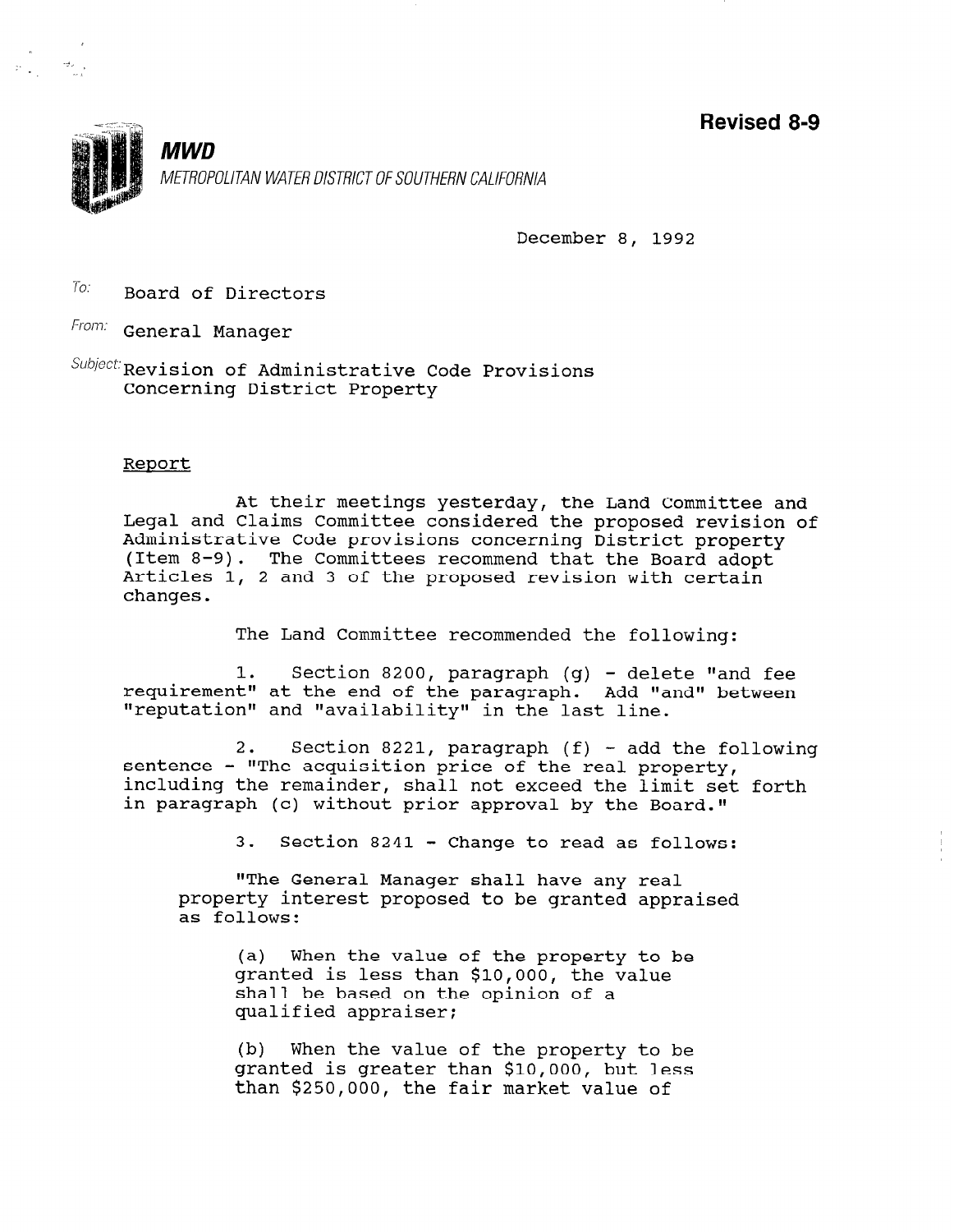Board of Directors -2- December 8, 1992

the property shall have been appraised by a qualified appraiser;

(c) When the value of the property to be granted is greater than \$250,000, the fair market value of the property shall have been appraised by a qualified appraiser who shall be an independent appraiser, and, if deemed appropriate by the General Manager, by a second qualified appraiser."

The Legal and Claims Committee concurred with the Land Committee's recommendations and in addition recommended the following change to Section 8223 - add "not in excess of \$250,000 for each acquisition" at the end of the third line after "acquisition of real property."

Article 4 of the proposed revisions would not be adopted at this time.

A three-member taskforce, with representatives from the Land, Legal and Claims, and Engineering and Operations Committees, has been designated to work with staff to review the Code provisions regarding disposal of property and make a recommendation regarding those provisions.

Attachment A is a copy of the revised Administrative Code provisions with the Committee recommendations. Attachment B shows the recommended changes from the version submitted with the letter dated November 5, 1992, with additions underlined and deletions stricken out.

#### Recommendation

It is recommended that the Board amend Articles 1, 2 and 3 of Chapter 2 of Division VIII of the Metropolitan Water District Administrative Code to read as shown in Attachment A pistilet Administrative code to lead as shown in Att.<br>to this letter

ler Boronkar Duy

JV:mg uv:my<br>board\revadm<br>Attm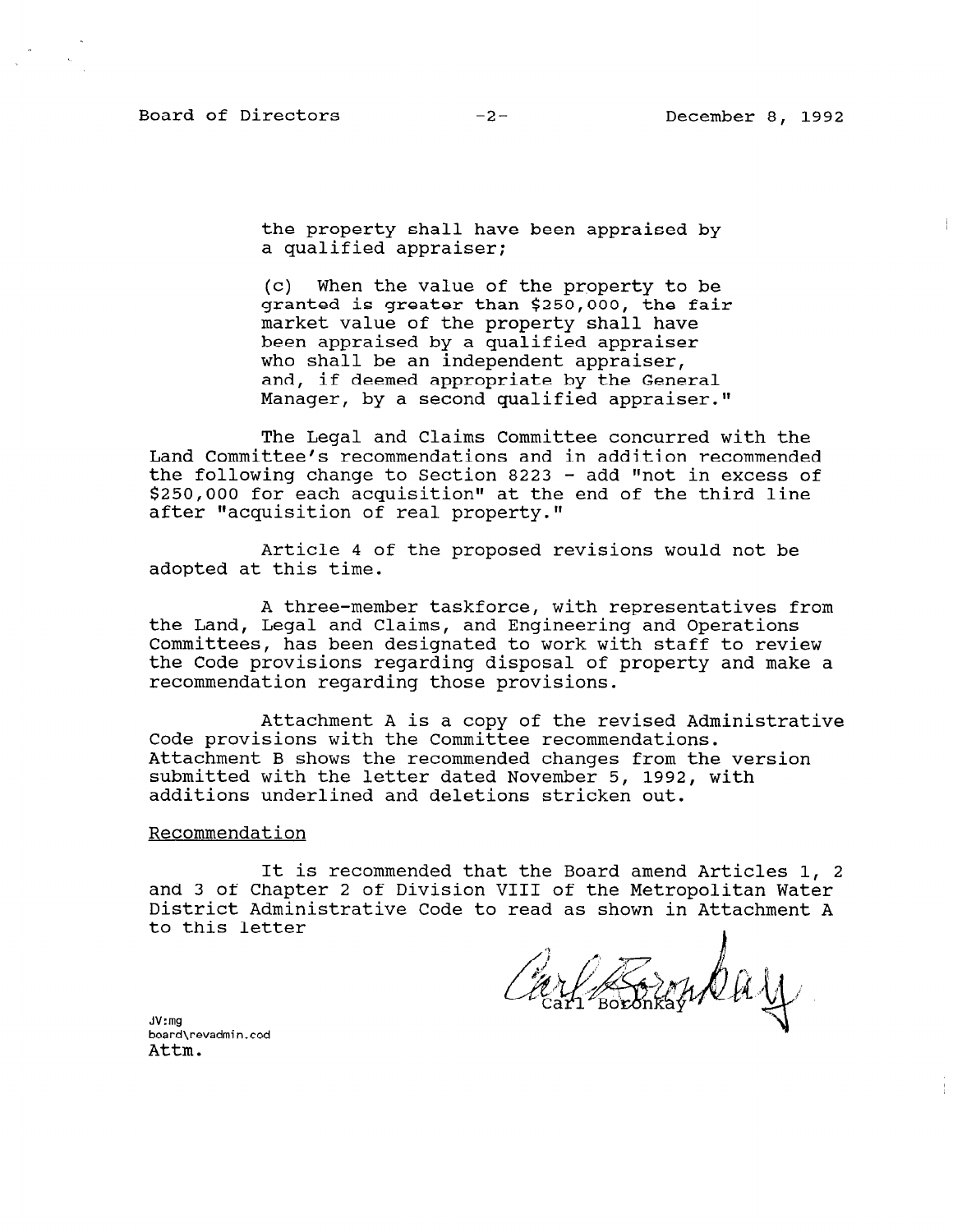# **ATTACHMENT A**

#### Chapter 2

#### DISTRICT PROPERTY

# Article 1

#### GENERAL PROVISIONS

Sec.

8200 Definitions

8201 8202 Authorization to General Manager Restriction on District Directors and Employees

# s 8200. Definit

As used in this Chapter 2:

 $(a)$ Real property means the fee estate in land, including improvements or minerals therein, the fee estate in minerals in land, or any real property interest as defined in Section 8200(b).

(b) Real property interest means the interest created by an easement in, or a lease or license or permit to use, real property.

(c) Personal property means property upon but severed from, or otherwise not affixed to, real property.

(d) Acquisition price means the amount paid by the District for the acquisition of real property.

(e) Disposal price means the amount received by the District for the disposal of District real property.

(f) Annual payment means (1) the amount paid annually by (1) Annual payment means (1) the amount paid annually by District; or (2) the amount received annually by the District pistrict; or (2) the amount received annu<br>for the grant of any real proporty interes

(g)  $\alpha$  and professional approximation approximation approximation approximation approximation approximation approximation approximation approximation approximation approximation approximation approximation approximation (g) Qualified appraiser means a professional appraiser) who is either an independent appraiser or an employee of the District, and who has been determined by the General Manager to be qualified to appraise real property after demonstrating to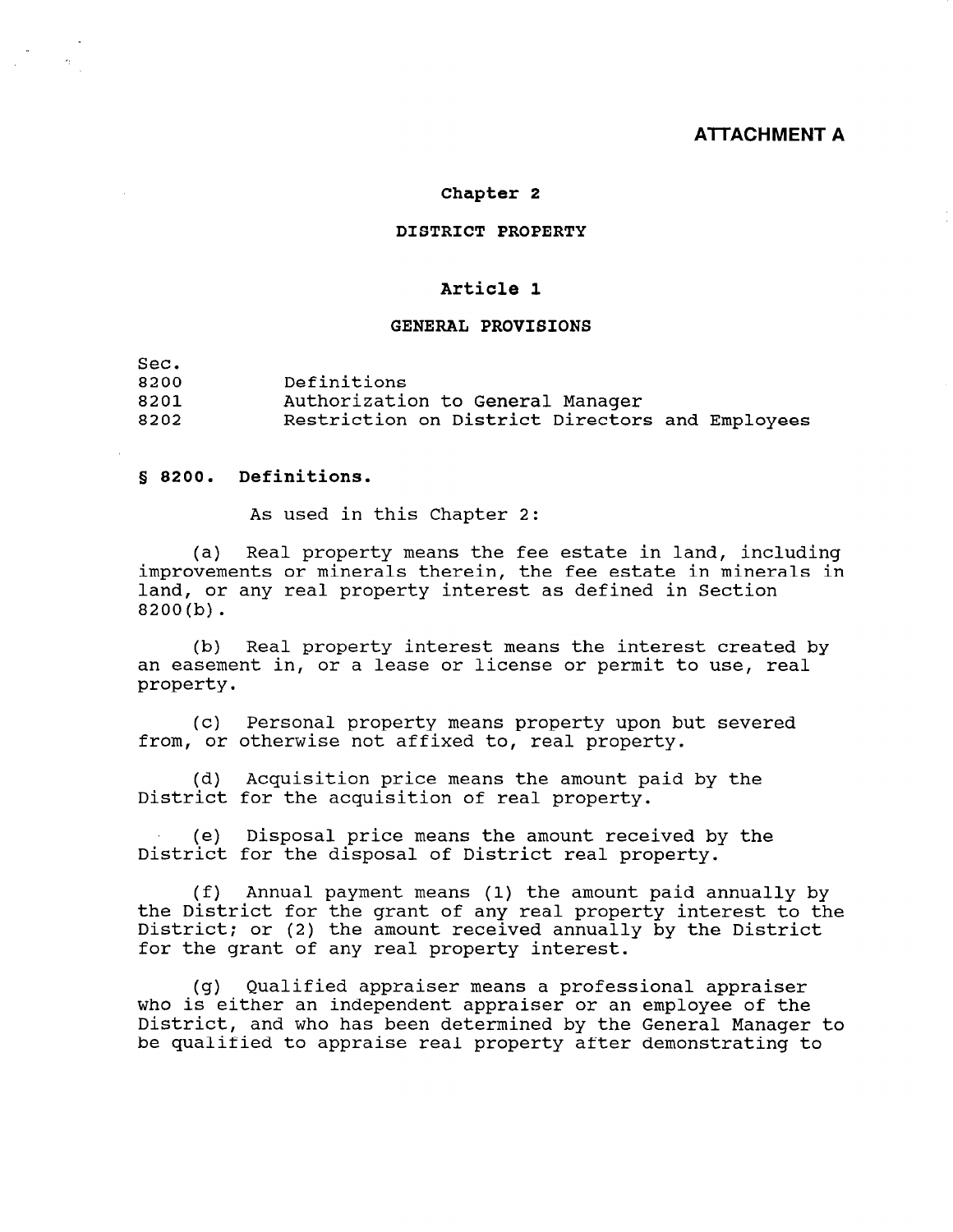the General Manager's satisfaction a relevant and acceptable combination of training, experience, common sense, professional designation, license, if legally required, and, in the case of an independent appraiser, reputation and availability.

# 5 8201. Authorization to General Manager.

The General Manager is authorized to acquire, manage, and dispose of real property on behalf of the District in accordance with Articles 2, 3, and 4, and to dispose of District surplus personal property in accordance with Article 4, of this Chapter 2, or any action by the Board, by documents which shall be approved as to legality by the General Counsel.

#### 5 8202. Restriction on District Directors and Employees.

District directors and employees, their spouses and dependent children may not acquire real or personal property owned by the District, or make exchange for any such property, or represent in any manner a prospective lessee, licensee, permittee, or purchaser of, or party seeking to make exchange for, any such property.

#### ARTICLE 2

#### ACQUISITION OF REAL PROPERTY

Sec.

| . |                                    |  |  |
|---|------------------------------------|--|--|
|   | 8220. Authority to Procure Options |  |  |

8221. Authority to Acquire Real Property; Appraisal

8222. Terms and Conditions of Acquisition Documents

8223. Payment of Expenses for Acquisitions

8224. Recordation of Notices of Public Easements

8225. Adoption of Resolutions of Necessity

8226. Relocation Assistance Programs

#### 5 8220. Authority to Procure Options.

The General Manager is authorized to procure options for the purchase of any real property which the General Manager determines to be required for District purposes at a price not more than the lesser of \$250,000 or the appraised market value for an option to purchase contract which shall have been determined by a qualified appraiser who may be either an employee of the District or an independent appraiser.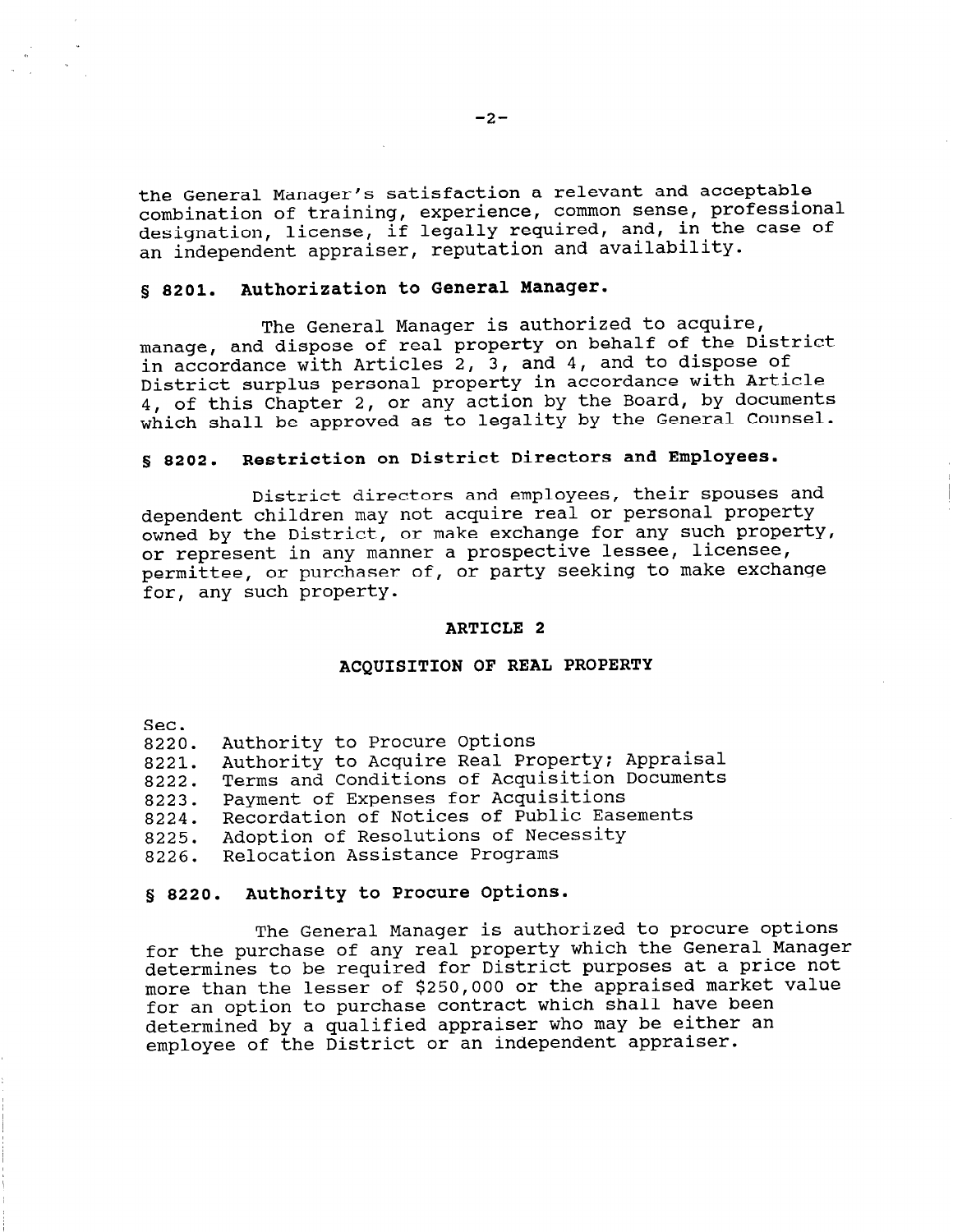## § 8221. Authority to Acquire Real Property; Appraisal.

The General Manager is authorized to acquire any real property which the General Manager determines to be required for District purposes as provided herein:

(a) When the acquisition price or the annual payment therefor is less than \$10,000, it shall have been determined by a qualified appraiser to be the fair market value thereof. If the acquisition price, including any option price paid, or annual payment is \$10,000 or more but less than \$500,000, the real property shall have been appraised prior to acquisition by a qualified appraiser.

(b) If the acquisition price or annual payment for any real property is \$500,000 or more, the real property shall have been appraised prior to acquisition by a qualified appraiser who shall be an independent appraiser, and, if deemed appropriate by the General Manager, by a second qualified appraiser.

(c) The acquisition price or annual payment shall not exceed the lesser of 110 percent of or \$250,000 over the appraised value of the property established by the single appraisal if only one appraisal is obtained, or by the higher of the two appraisals if two appraisals are obtained, unless otherwise approved by the Board. In addition, if an action has been filed by the District to acquire the property by eminent domain, then either the General Manager, by contract to purchase the property upon payment of the acquisition price as purchase the property upon payment of the acquisition price .<br>purchase the property upon payment of the acquisition price . provided above, or the General Counser, by stipulated judgment in an action to acquire the property upon such payment, may pay<br>an amount equal to interest thereon that would be required to be paid if the property were otherwise acquired by judgment in condemnation under the California Eminent Domain Law.

(d) If the General Manager recommends adoption by the (u) It the General Manager recommends adoption by the board pursuant to section 8225 or a resolution or necessity.<br>According real managers by eminent down the General Managers. acquire real property by eminent domain, the General Manager shall first make the offer required by law to purchase the real property. Such offer to purchase shall be made for a price equal to the appraised value of the property established by the single appraisal if only one appraisal is obtained, or by either the higher or the lower of the two appraisals if two appraisals are obtained. The appraisal based upon which the offer to purchase is made shall be the approved appraisal of<br>the property.

 $-3-$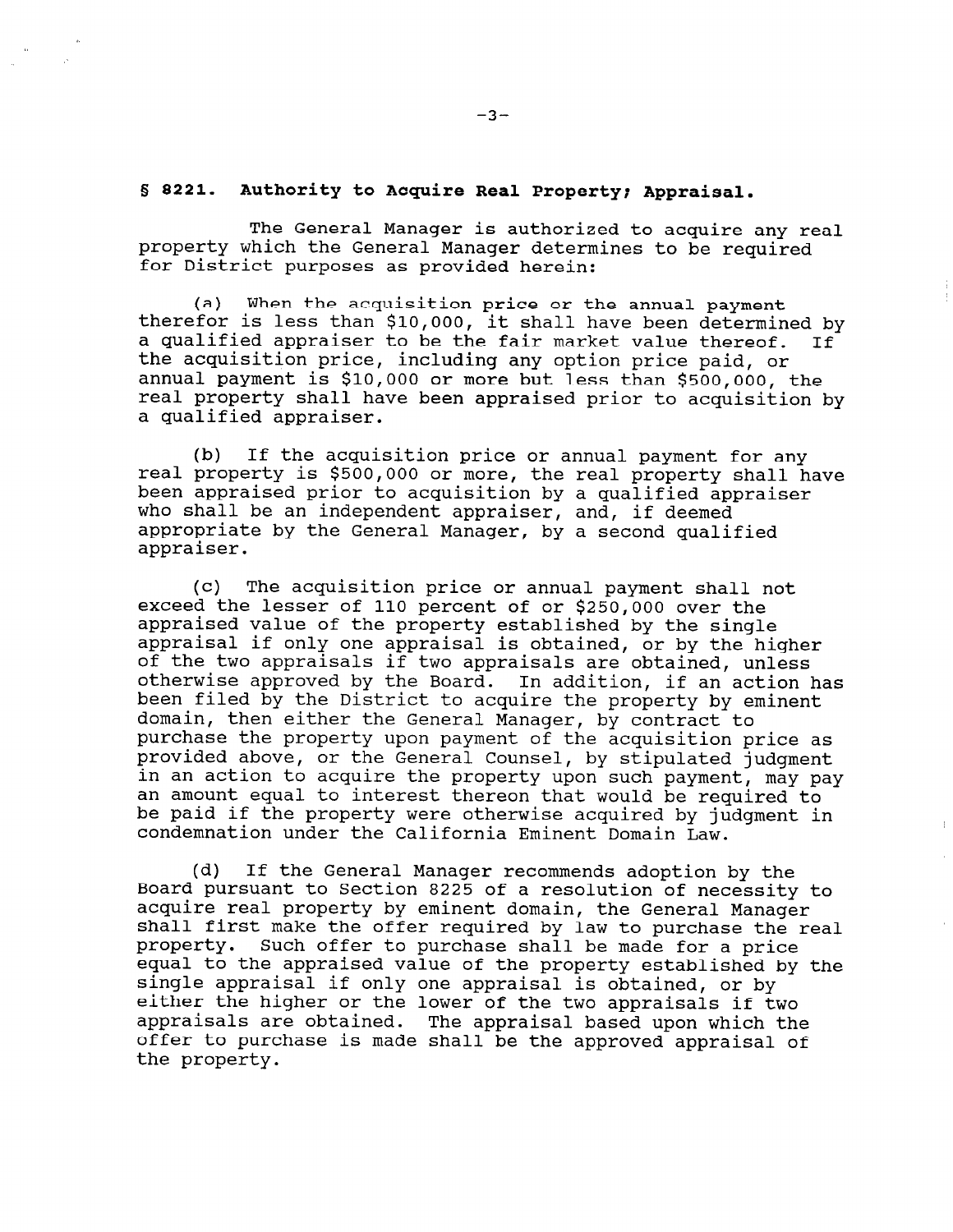(e) In any action in eminent domain filed by the District, or any inverse condemnation action filed against the District alleging a taking of real property, the General Counsel is authorized to acquire the property by stipulated judgment providing for payment of not more than the acquisition price which the General Manager is authorized to pay by section 8221(c), unless otherwise authorized by the Board, together with interest thereon as provided in section 8221(c).

(f) The General Manager, and the General Counsel in the event of litigation, is authorized to acquire any remainder, or portion of a remainder, in connection with acquisition of real property for District purposes whenever any appraisal obtained by the District of the required property establishes that the remainder or portion thereof will be left in such size, shape or condition as to be of little market value. The acquisition price of the real property, including the remainder, shall not exceed the limit set forth in paragraph (c) without prior approval by the Board.

(g) The General Manager is authorized pursuant to Government Code Section 27281 to accept deeds or grants of any real property acquired pursuant to this Section 8221 and cause the same to be recorded on behalf of the District.

#### § 8222. Terms and Conditions of Acquisition Documents.

The documents by which any real property is acquired for District purposes shall contain such terms and conditions as the General Manager deems to be reasonable and proper.

#### 5 8223. Payment of Expenses for Acquisitions.

The General Manager is authorized to pay the following expenses, where applicable, connected with the acquisition of real property not in excess of \$250,000 for each acquisition:

(a) All fees charged by an escrow holder for services rendered.

(b) The charge made for a reconveyance.

(c) Any premium payable for a policy of title insurance.

(d) The cost of obtaining copies of documents referred to in title reports and records relating thereto.

(e) Any documentary tax lawfully payable by the seller.

 $\frac{1}{2}$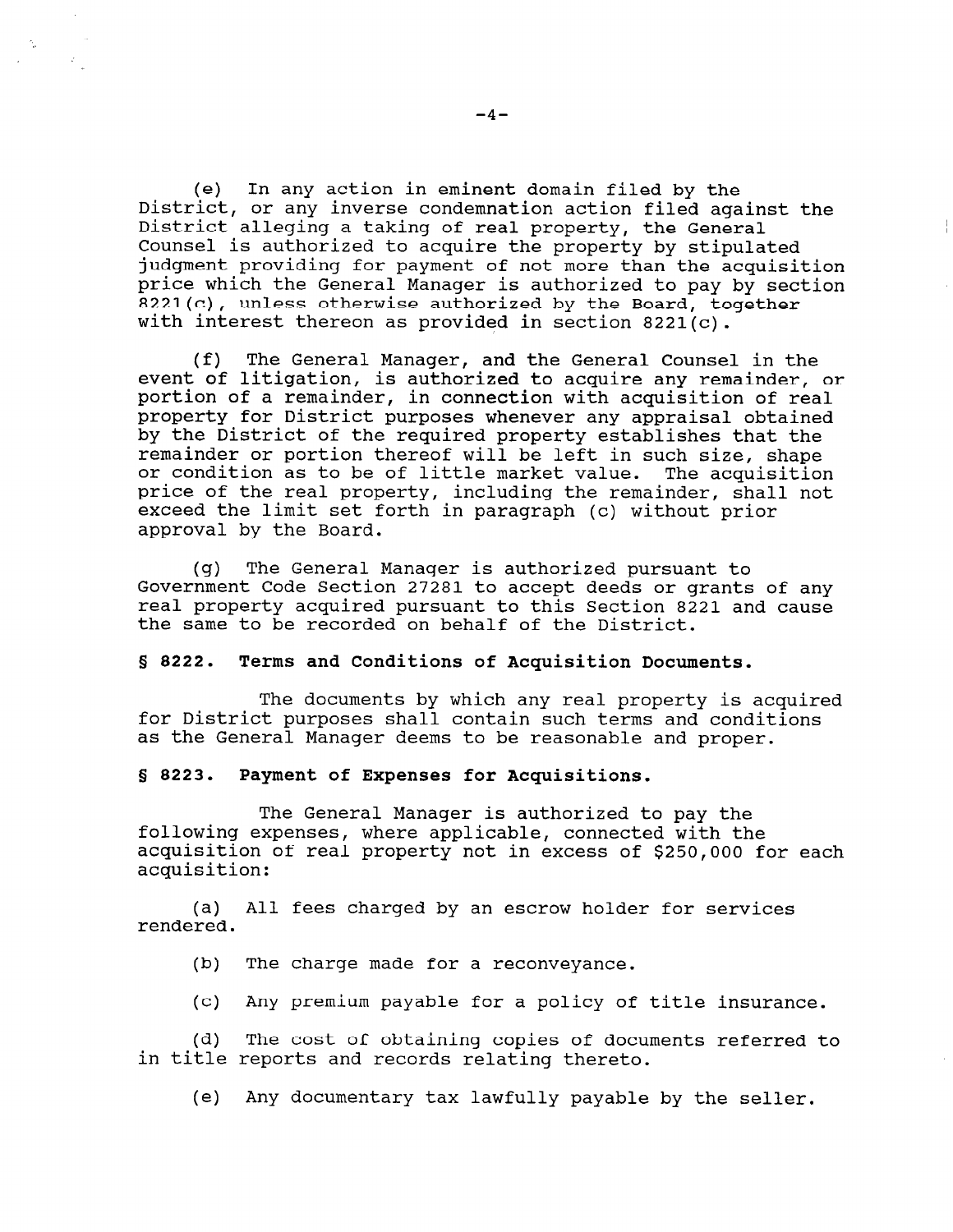(f) Any other expenses required to eliminate or minimize potential risks or liabilities associated with the acquisition of real property.

## 5 8224. Recordation of Notices of Public Easements.

The General Manager is authorized to comply with the Streets and Highway Code in order to cause to be recorded in the name of the District a document in the form of a notice of public easement for District facilities in the event of the vacation of any public street or highway in which the facilities are installed pursuant to Section 142 of the Metropolitan Water District Act.

## 5 8225. Adoption of Resolutions of Necessity.

(a) The General Manager shall give the notice and the Land Committee shall hold the hearing required of the Board by Code of Civil Procedure Section 1245.235(c). The hearing shall be attended by not less than a quorum of the committee. Subsequent to the hearing, the committee shall provide the Board and any person who filed a written request within the time specified in the notice and appeared before the committee with a written summary of the hearing and a written recommendation as to whether to adopt the resolution of necessity. Any such person shall also be given an opportunity to appear and be heard before the Board on the matters referred to in Section 1240.030.

(b) In determining whether to adopt a resolution of necessity to acquire real property, the Board shall consider the recommendation of the General Manager, the written summary of hearing and written recommendation presented to it by the Land Committee and the presentation to the Board by any person made pursuant to Section 8225(a).

### 5 8226. Relocation Assistance Program.

The General Manager is authorized to implement a relocation assistance program, including a relocation assistance appeals procedure where required, in connection with dssistance appears procedure where required, in connection with<br>the acquisition of real property, in accordance with Government Che acquisition of fear property, in accordance with Govern Code Section 7260 et seq., and California Code of Regulations,<br>Title 25, Article 1, Section 6000, et seq., and Article 5, Section 6150, et seq.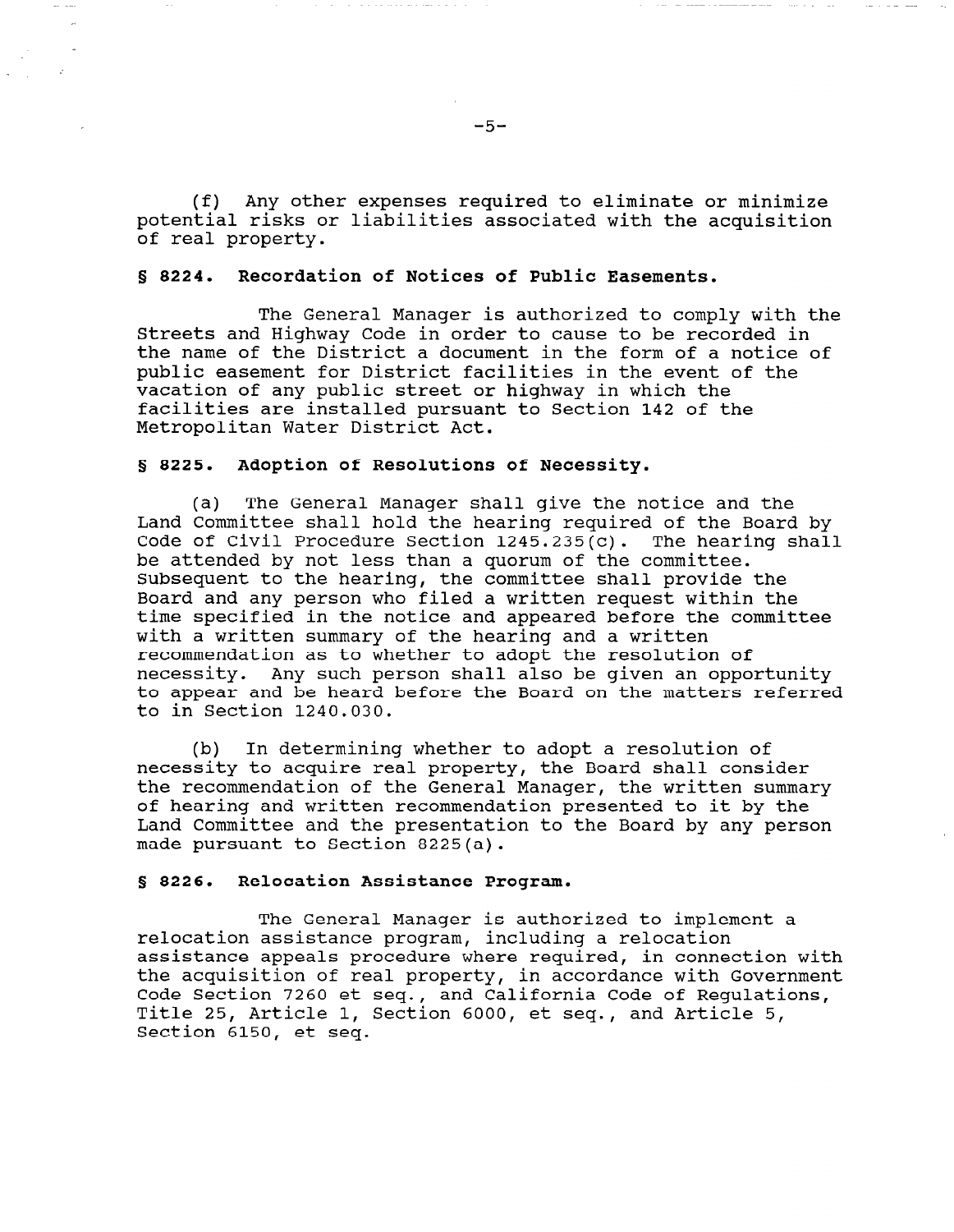## ARTICLE 3 MANAGEMENT OF REAL PROPERTY

Sec. 8240 Grants of Real Property Interests 8241 Appraisal of Real Property Interests 8242 Terms and Conditions of Management Documents 8243 Consent to Subdivision

#### 8 8240. Grants of Real Property Interests.

The General Manager is authorized to grant to public entities, public utilities, private persons and private entities, any real property interests in District real property that will not interfere with the District's operations; provided, however, that: (1) any such grant to a public entity or public utility is required for its operations; (2) the consideration for any one such grant (annual payment in the case of any lease, license or permit) to a private person or private entity is less than \$250,000; and (3) if it will be necessary for District facilities to be relocated or protected in order to avoid interference from the use of the real property interest, the General Manager shall obtain approval of a relocation or protection agreement by the Board prior to granting such real property interest, except as to any agreement which the General Manager is authorized to execute pursuant to Section 8118(a)(3).

#### 8 8241. Appraisals of Real Property Interests.

The General Manager shall have any real property interest proposed to be granted appraised as follows:

(a) When the value of the property to be granted is less than \$10,000, the value shall be based on the opinion of a qualified appraiser;

(b) When the value of the property to be granted is greater than \$10,000, but less than \$250,000, the fair market value of the property shall have been approperties and the properties approach approximation of the properties

(c)  $W$  when the value of the property to be granted c) when the value of the property to be grand<br>is greater than \$250,000, the fair market value of is greater than \$250,000, the fair market value of the property shall have been appraised by a qualified appraiser who shall be an independent appraiser, and, if deemed appropriate by the General Manager, by a second qualified appraiser."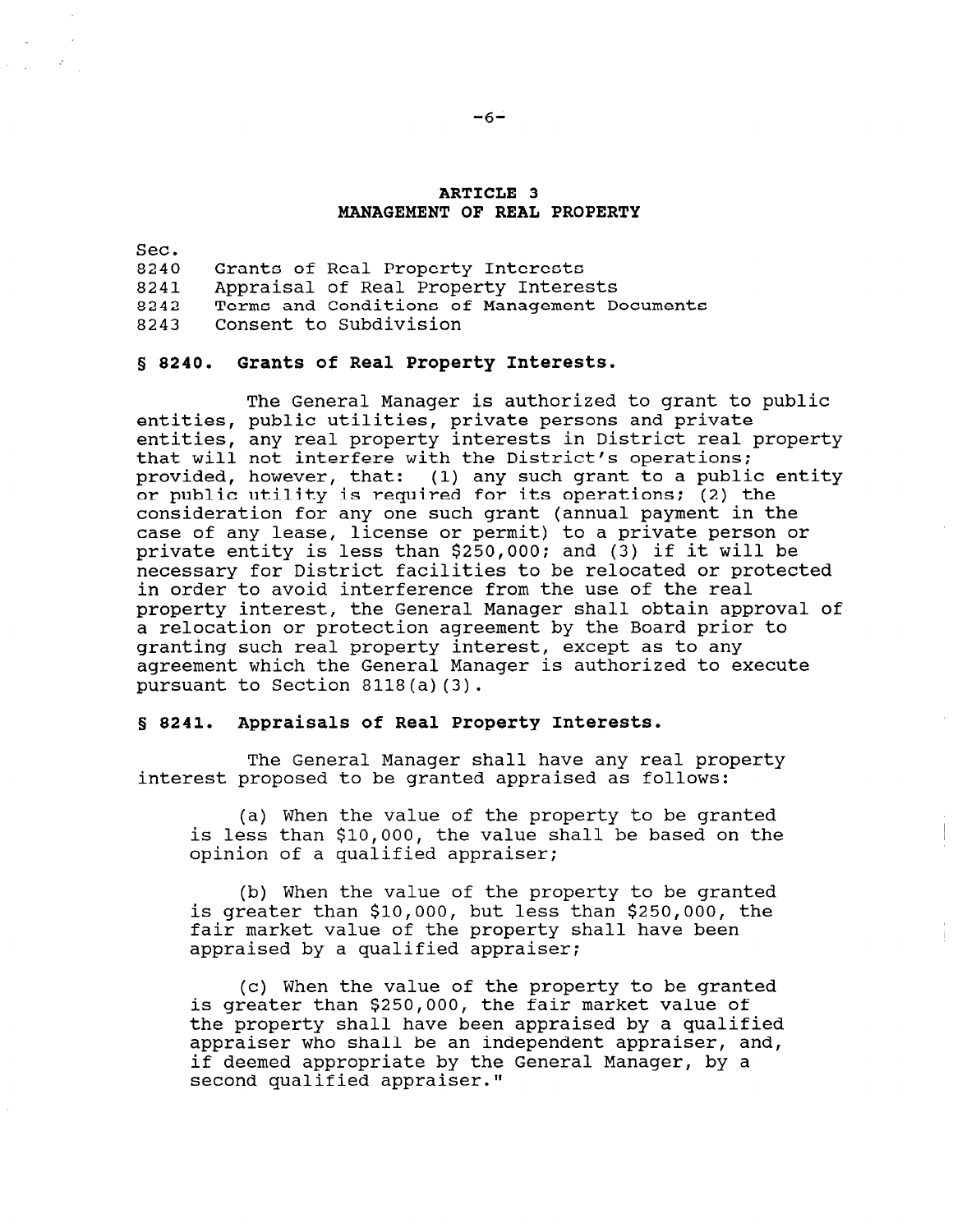### s, 0242. Terms and Conditions of Management Documents.

Documents conveying real property interests which the General Manager is authorized to grant by this Article 3, shall contain such terms and conditions, as the General Manager deems

to be reasonable and proper, but shall include, as a minimum, the following:

(a) Any lease, permit or license to use District real property, other than a lease to a public entity or a public utility, shall be subject to cancellation upon order of either the Board or the General Manager upon no more than one year's written notice to the lessee, permittee or licensee.

(b) Any lease, permit or license to use District real property shall contain insurance and indemnification, defense, and hold harmless provisions protecting the District against liability arising from use of such property thereunder.

# § 8243. Consent to Subdivision.

The General Manager is authorized to consent on behalf of the District to the subdivision of real property owned by a subdivider, subject to any easement owned by the District, and to consent to recordation of the subdivision map provided that the certification expressing such consent shall reserve to the District any such easement in the property so subdivided.

admanda. adilicode (revsa te i .A  $-7-$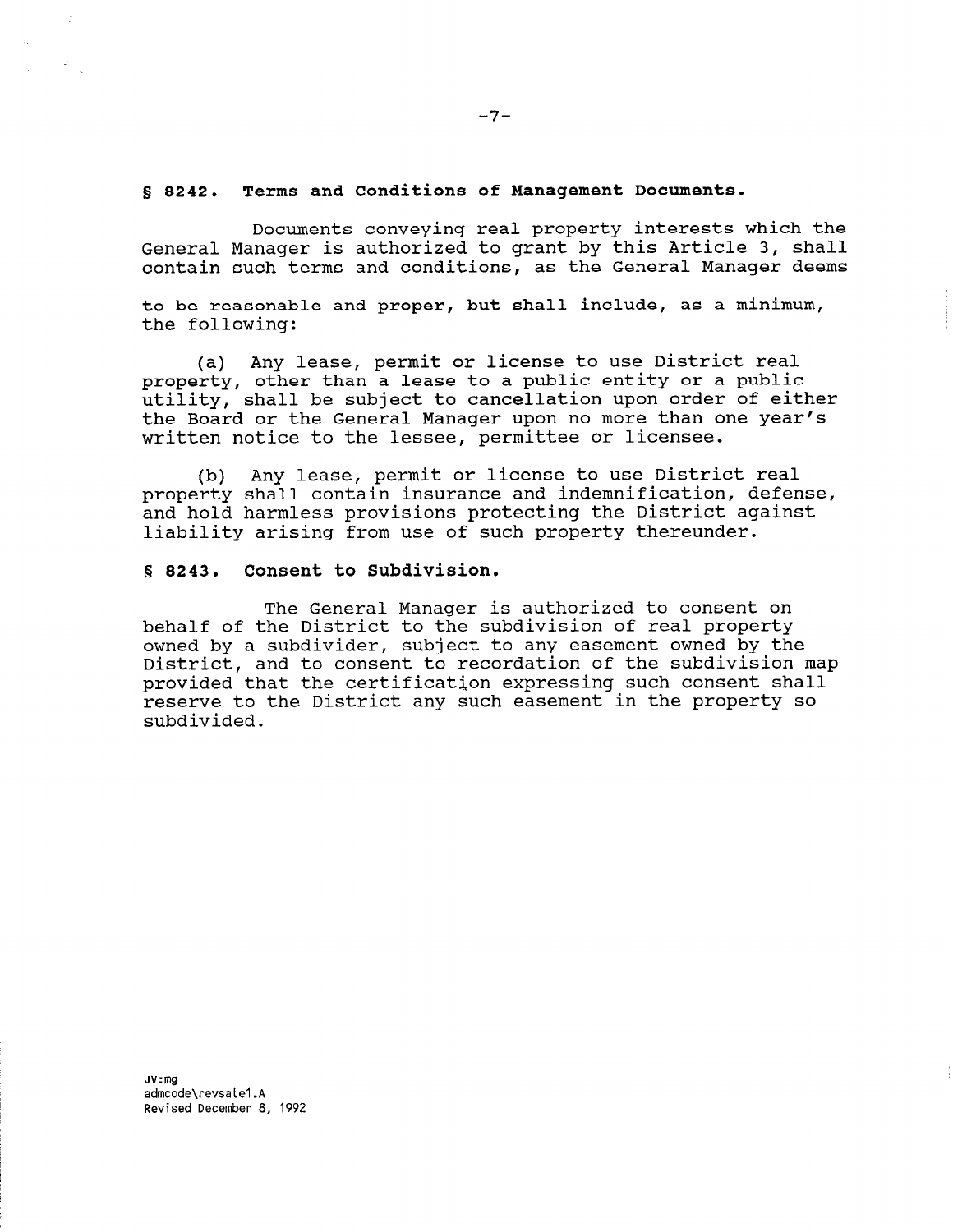## ATTACHMENT B

## Chapter 2

### DISTRICT PROPERTY

# Article 1

## GENERAL PROVISIONS

Sec.

8200 Definitions

8201 Authorization to General Manager

8202 Restriction on District Directors and Employees

# 8 8200. Definitions.

As used in this Chapter 2:

(a) Real property means the fee estate in land, including improvements or minerals therein, the fee estate in minerals in land, or any real property interest as defined in Section 8200(b).

(b) Real property interest means the interest created by an easement in, or a lease or license or permit to use, real property.

(c) Personal property means property upon but severed from, or otherwise not affixed to, real property.

(d) Acquisition price means the amount paid by the District for the acquisition of real property.

(e) Disposal price means the amount received by the District for the disposal of District real property.

(f) Annual payment means (1) the amount paid annually by the District for the grant of any real property interest to the District: On (2) the amount received annually by the District Control of the amount received annually by the Distr pistrict, or (2) the amount received annu

(g) Qualified appraiser means a professional appraiser who is either an independent appraiser or an employee of the who is either an independent appraiser or an employee of the bistrict, and who has been determined by the General Manager<br>has meelified to approxime weel property after demonstrating to the General Manager's satisfaction and acceptable models are controlled in the control of the control of the control of the control of the control of the control of the control of the control of the control of the control che General Manager's satisfaction a refevant and acceptable compination of training, experience, common sense, professional designation, license, if legally required, and, in the case of<br>exploration and convention approximation and speciality, and fact an independent appraiser, reputation and availability<del>, and fee</del><br>requirement.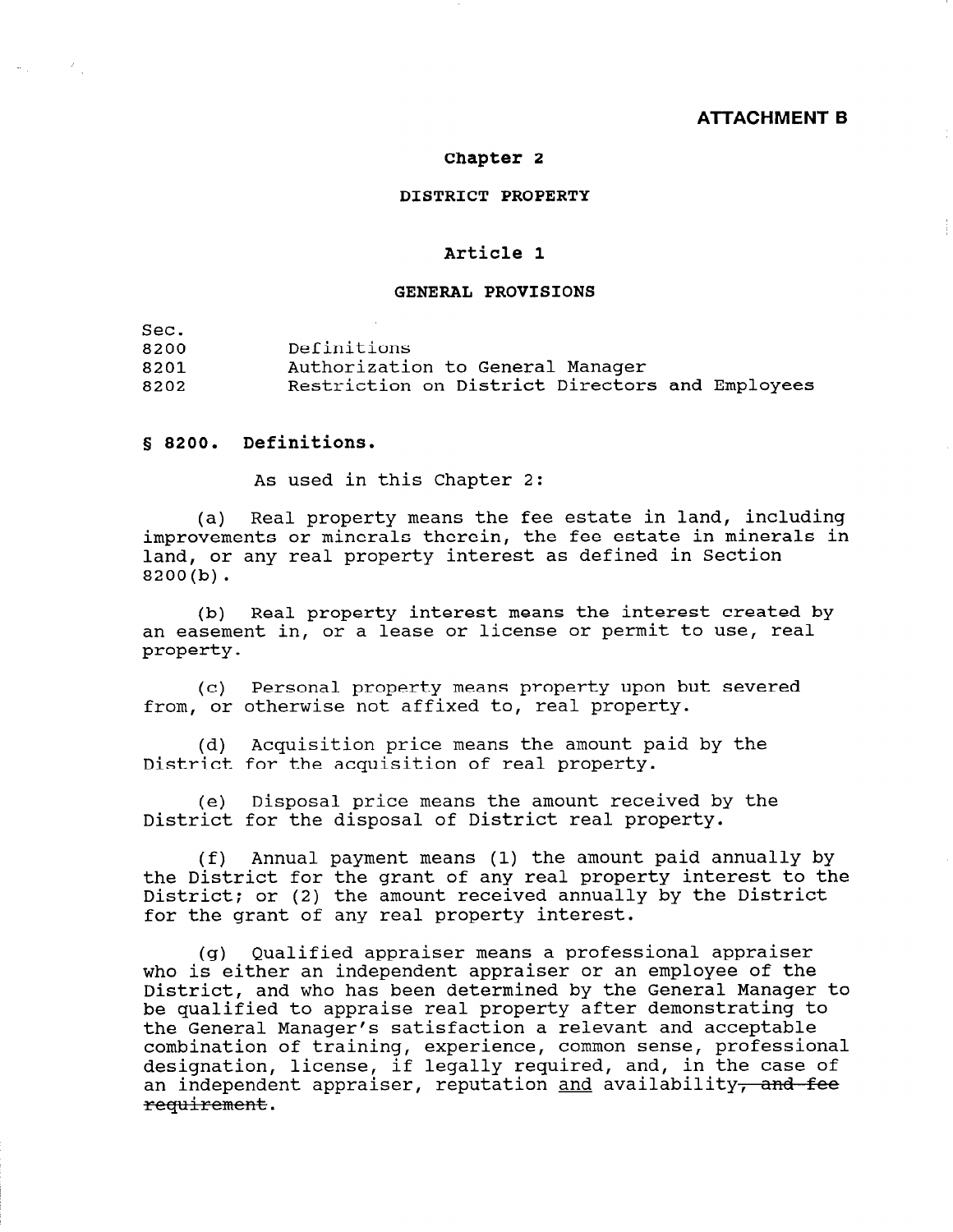## 5 8201. Authorization to General Manager.

The General Manager is authorized to acquire, manage, and dispose of real property on behalf of the District in accordance with Articles 2, 3, and 4, and to dispose of District surplus personal property in accordance with Article 4, of this Chapter 2, or any action by the Board, by documents which shall be approved as to legality by the General Counsel.

#### 5 8202. Restriction on District Directors and Employees.

District directors and employees, their spouses and dependent children may not acquire real or personal property owned by the District, or make exchange for any such property, or represent in any manner a prospective lessee, licensee, permittee, or purchaser of, or party seeking to make exchange for, any such property.

#### ARTICLE 2

## ACQUISITION OF REAL PROPERTY

Sec.

| ---- |                                    |  |  |
|------|------------------------------------|--|--|
|      | 8220. Authority to Procure Options |  |  |

- 8221. Authority to Acquire Real Property: Appraisal
- 8222. Terms and Conditions of Acquisition Documents
- 8223. Payment of Expenses for Acquisitions
- 8224. Recordation of Notices of Public Easements
- 8225. Adoption of Resolutions of Necessity
- 8226. Relocation Assistance Programs

## § 8220. Authority to Procure Options.

The General Manager is authorized to procure options for the purchase of any real property which the General Manager determines to be required for District purposes at a price not more than the lesser of \$250,000 or the approximate market value more than the resser or  $220,000$  or the appraised market determined by a smallfied approximate who may be either an decermined by a qualified appraiser who may be eit.

#### 5 8221. Authority to Acquire Real Property; Appraisal.

 $T_{\text{max}}$  General Manager is authorized to actual to acquire any real real real  $\alpha$ property which the General Manager is authorized to acquire any property which the General Manager determines to be required<br>for District purposes as provided herein: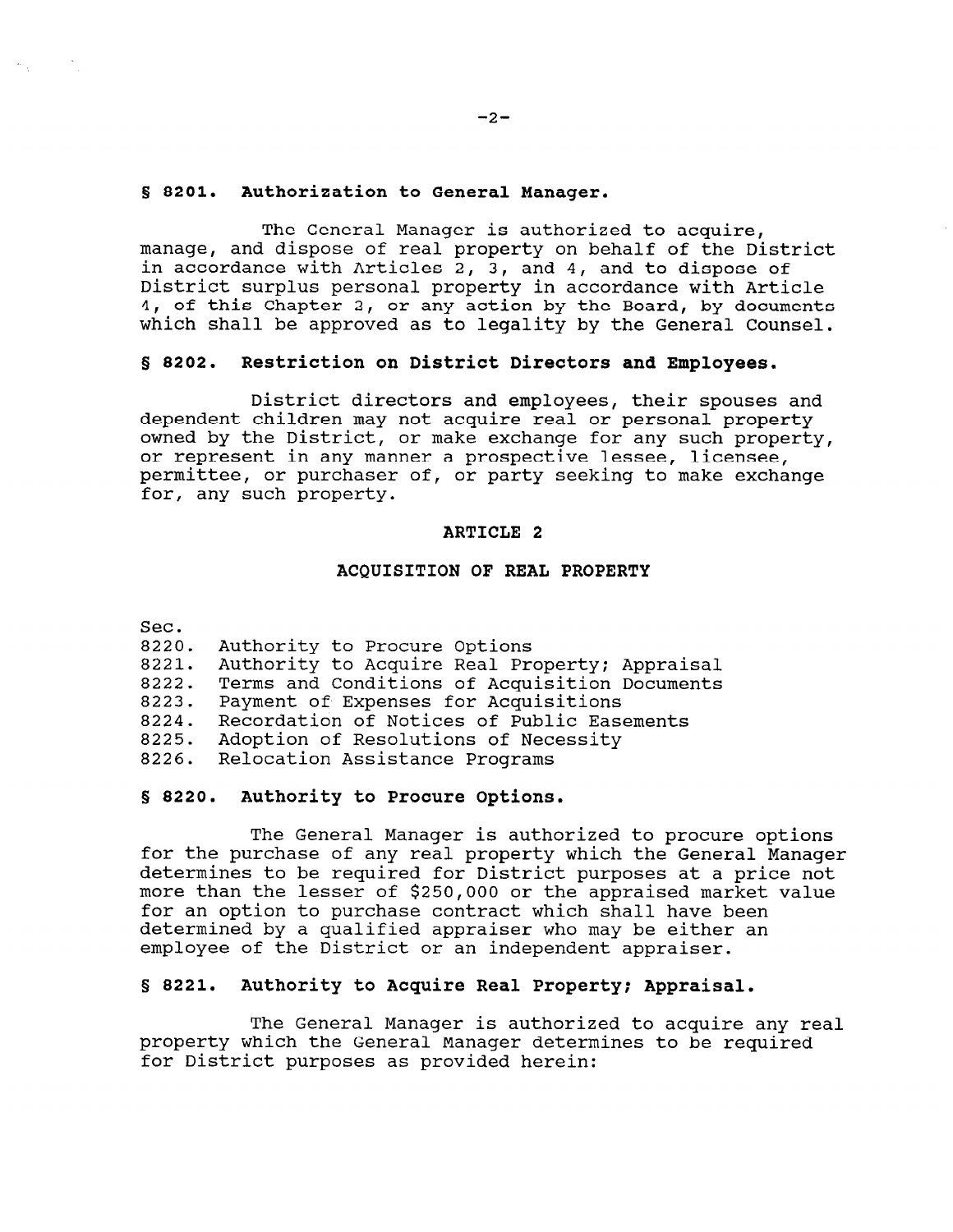(a) When the acquisition price or the annual payment therefor is less than \$10,000, it shall have been determined by a qualified appraiser to be the fair market value thereof. If the acquisition price, including any option price paid, or annual payment is \$10,000 or more but less than \$500,000, the real property shall have been appraised prior to acquisition by a qualified appraiser.

(b) If the acquisition price or annual payment for any real property is \$500,000 or more, the real property shall have been appraised prior to acquisition by a qualified appraiser who shall be an independent appraiser, and, if deemed appropriate by the General Manager, by a second qualified appraiser.

(c) The acquisition price or annual payment shall not exceed the lesser of 110 percent of or \$250,000 over the appraised value of the property established by the single appraisal if only one appraisal is obtained, or by the higher of the two appraisals if two appraisals are obtained, unless otherwise approved by the Board. In addition, if an action has been filed by the District to acquire the property by eminent domain, then either the General Manager, by contract to purchase the property upon payment of the acquisition price as provided above, or the General Counsel, by stipulated judgment in an action to acquire the property upon such payment, may pay an amount equal to interest thereon that would be required to be paid if the property were otherwise acquired by judgment in condemnation under the California Eminent Domain Law.

(d) If the General Manager recommends adoption by the Board pursuant to Section 8225 of a resolution of necessity to acquire real property by eminent domain, the General Manager acquire rear property by eminent aomain, the general manager<br>chall first make the offer required by law to purchase the rea shall first make the offer required by law to purchase the real property. Such offer to purchase shall be made for a price equal to the appraised value of the property established by the single appraisal if only one appraisal is obtained, or by single applaisal it only one applaisal is obtained, of by either the higher or the lower of the two appraisals if two<br>appraisals are obtained. The appraisal based upon which the appraisals are obtained. The appraisal based upon which the the property.

(e) In any action in eminent domain filed by the  $\mathbf{f}$ District, or any inverse condemnation action filed against the District, or any inverse condemnation action filed against the District alleging a taking of real property, the General Counsel is authorized to acquire the property by stipulated judgment providing for payment of not more than the acquisition price which the General Manager is authorized to pay by section 8221(c), unless otherwise authorized by the Board, together with interest thereon as provided in section 8221(c).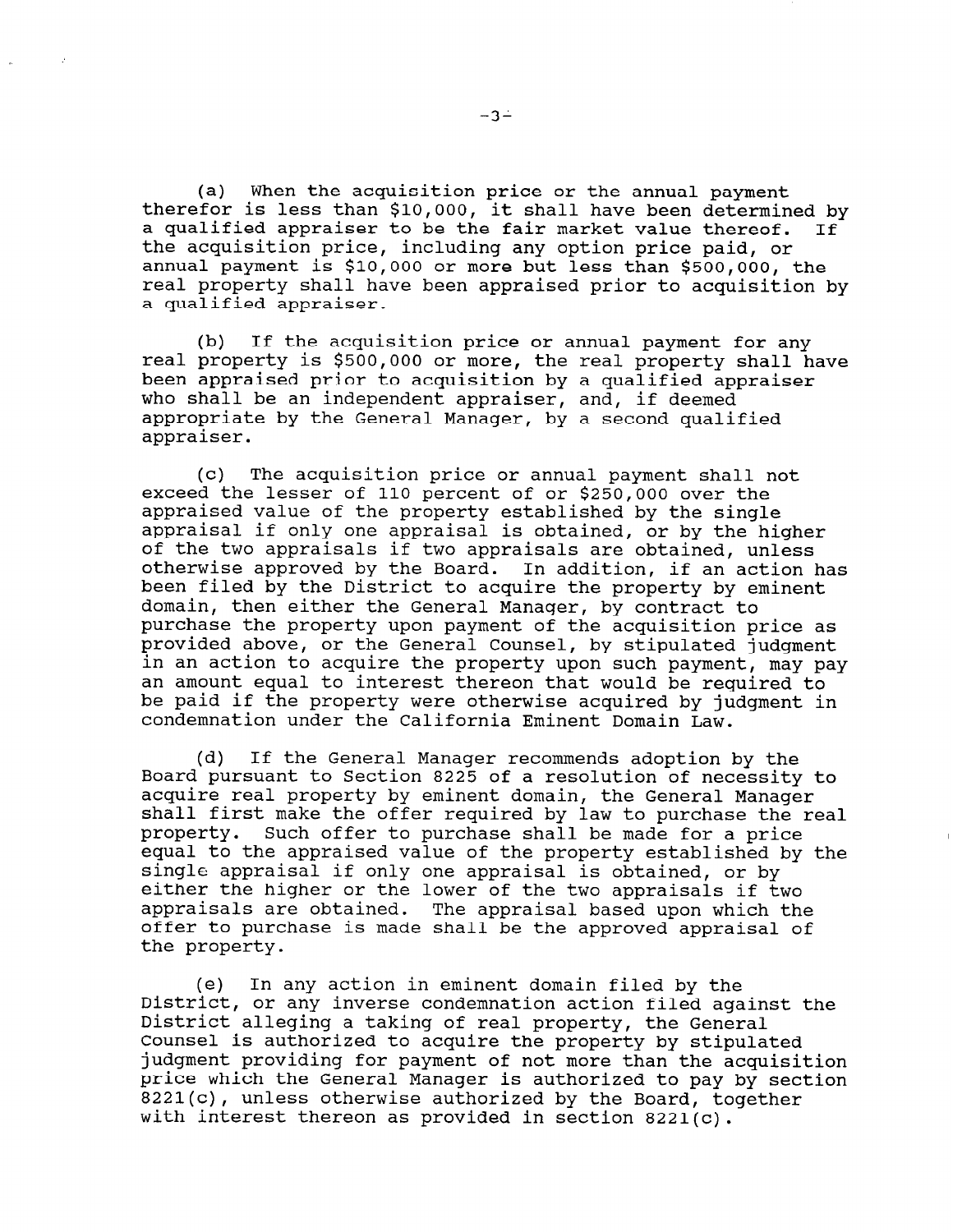(f) The General Manager, and the General Counsel in the event of litigation, is authorized to acquire any remainder, or portion of a remainder, in connection with acquisition of real property for District purposes whenever any appraisal obtained by the District of the required property establishes that the remainder or portion thereof will be left in such size, shape or condition as to be of little market value. The acquisition price of the real property, including the remainder, shall not exceed the limit set forth in paragraph (c) without prior approval by the Board.

(g) The General Manager is authorized pursuant to Government Code Section 27281 to accept deeds or grants of any real property acquired pursuant to this Section 8221 and cause the same to be recorded on behalf of the District.

## 5 8222. Terms and Conditions of Acquisition Documents.

The documents by which any real property is acquired for District purposes shall contain such terms and conditions as the General Manager deems to be reasonable and proper.

## 5 8223. Payment of Expenses for Acquisitions.

The General Manager is authorized to pay the following expenses, where applicable, connected with the acquisition of real property not in excess of \$250,000 for each acquisition:

(a) All fees charged by an escrow holder for services rendered.

(b) The charge made for a reconveyance.

(c) Any premium payable for a policy of title insurance.

(d) The cost of obtaining copies of documents referred to in title reports and records relating thereto.

(e) Any documentary tax lawfully payable by the seller.

(f) Any other expenses required to eliminate or minimize potential risks or liabilities associated with the activities associated with the activities associated with the activities of  $\mathcal{L}$ potential risks

#### § 8224. Recordation of Notices of Public Easements.

The General Manager is authorized to comply with the The General Manager is authorized to comply with Streets and Highway Code in order to cause to be recorded in<br>the name of the District a document in the form of a notice of

 $\mathbf{e}^{(1)}$  and  $\mathbf{e}^{(2)}$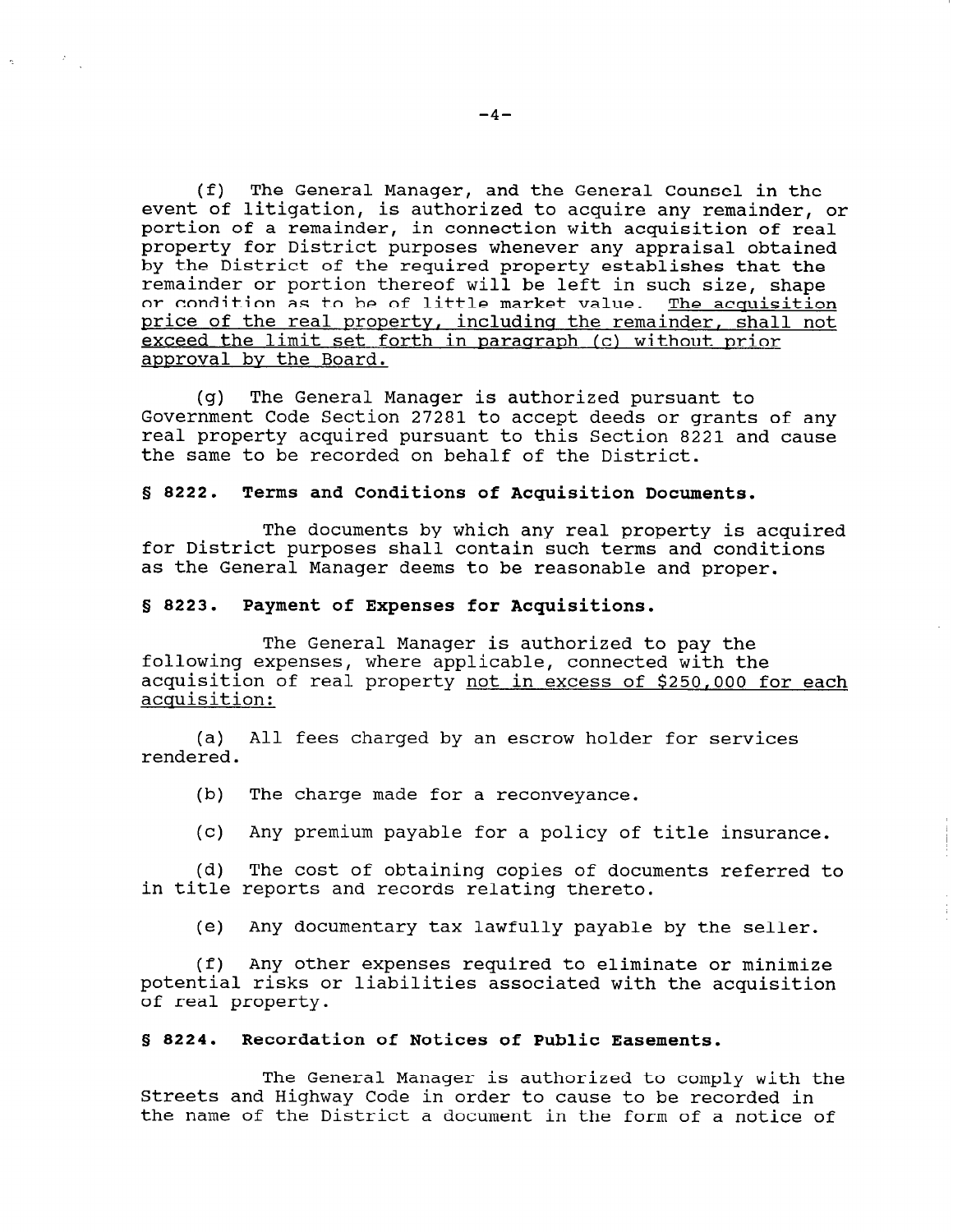public easement for District facilities in the event of the vacation of any public street or highway in which the facilities are installed pursuant to Section 142 of the Metropolitan Water District Act.

## 8 8225. Adoption of Resolutions of Necessity.

(a) The General Manager shall give the notice and the Land Committee shall hold the hearing required of the Board by Code of Civil Procedure Section 1245.235(c). The hearing shall be attended by not less than a quorum of the committee. Subsequent to the hearing, the committee shall provide the Board and any person who filed a written request within the time specified in the notice and appeared before the committee with a written summary of the hearing and a written recommendation as to whether to adopt the resolution of necessity. Any such person shall also be given an opportunity to appear and be heard before the Board on the matters referred to in Section 1240.030.

(b) In determining whether to adopt a resolution of necessity to acquire real property, the Board shall consider the recommendation of the General Manager, the written summary of hearing and written recommendation presented to it by the Land Committee and the presentation to the Board by any person made pursuant to Section 8225(a).

## 5 8226. Relocation Assistance Program.

The General Manager is authorized to implement a relocation assistance program, including a relocation assistance appeals procedure where required, in connection with the acquisition of real property, in accordance with Government Code Section 7260 et seq., and California Code of Regulations, Title 25, Article 1, Section 6000, et seq., and Article 5, Section 6150, et seq.

# ARTICLE 3 MANAGEMENT OF REAL PROPERTY

| Sec. |                                              |
|------|----------------------------------------------|
| 8240 | Grants of Real Property Interests            |
| 8241 | Appraisal of Real Property Interests         |
| 8242 | Terms and Conditions of Management Documents |
| 8243 | Consent to Subdivision                       |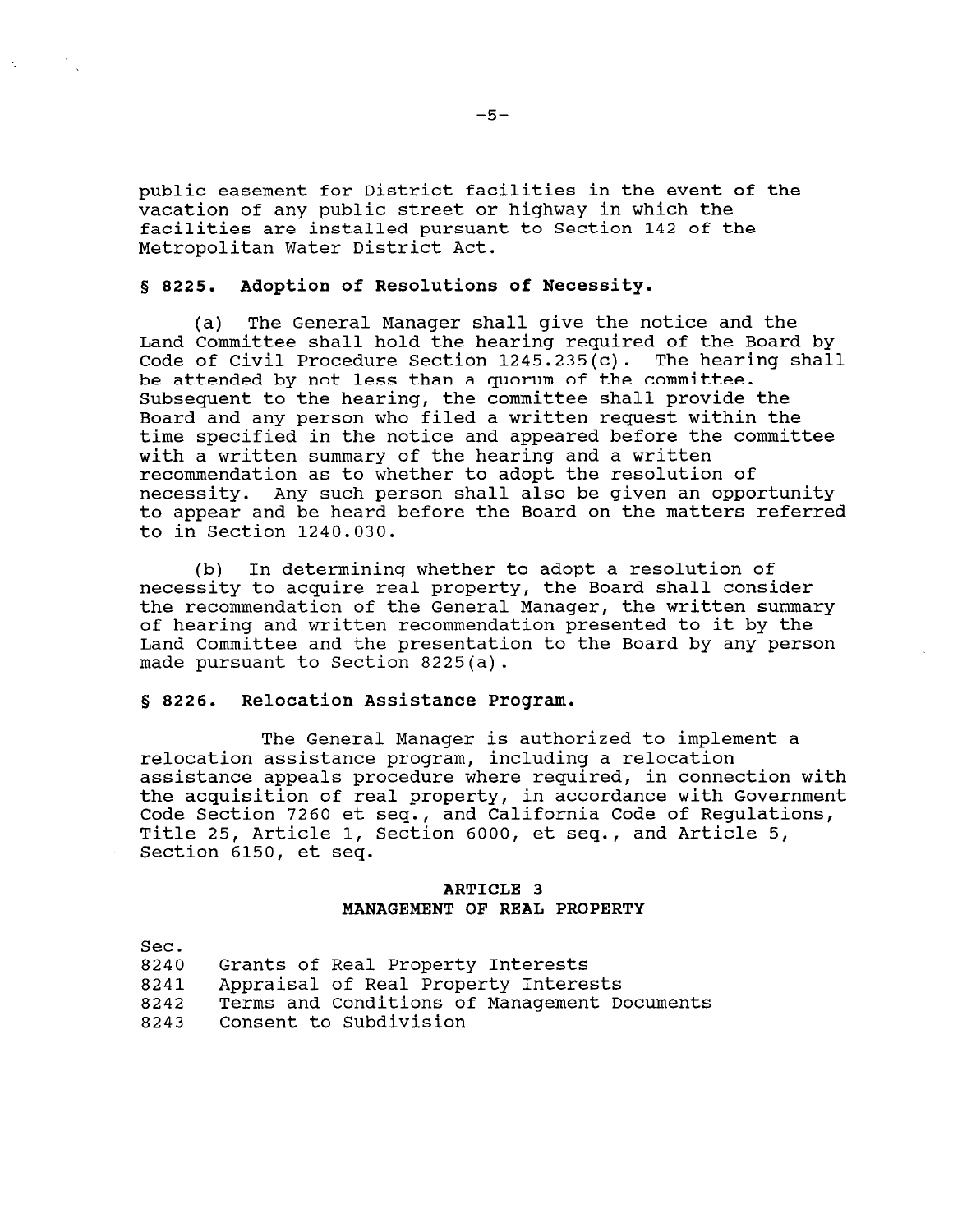#### 5 8240. Grants of Real Property Interests.

The General Manager is authorized to grant to public entities, public utilities, private persons and private entities, any real property interests in District real property that will not interfere with the District's operations; provided, however, that: (1) any such grant to a public entity or public utility is required for its operations; (2) the consideration for any one such grant (annual payment in the case of any lease, license or permit) to a private person or private entity is less than \$250,000; and (3) if it will be necessary for District facilities to be relocated or protected in order to avoid interference from the use of the real property interest, the General Manager shall obtain approval of a relocation or protection agreement by the Board prior to granting such real property interest, except as to any agreement which the General Manager is authorized to execute pursuant to Section 8118(a)(3).

#### S 8241. Appraisals of Real Property Interests.

The General Manager shall have any real property interest proposed to be granted appraised <del>in accordance with</del><br>the provisions of Section 8260(b). as follows:

(a) When the value of the mropertv to be granted is less than \$10,000, the value shall be based on the opinion of a qualified appraiser;

(b) When the value of the property to be granted is greater than \$10,000, but less than \$250,000, the fair market value of the property shall have been appraised by a qualified appraiser;

(c) When the value of the property to be qranted is greater than \$250,000, the fair market value of the property shall have been appraised by a qualified approperty shall have been appraised by a qualified appraiser who shall be an independent appraiser, and,<br>if deemed appropriate by the General Manager, by a second qualified appraiser."

## 5 8242. Terms and Conditions of Management Documents.

Documents conveying real property interests which the Bocuments conveying real property interests which the General Manager is authorized to grant by this Article 3, Shall<br>reptain such terms and conditions, as the General Manager deems

to be reasonable and proper, but shall include, as a minimum, to be reaso